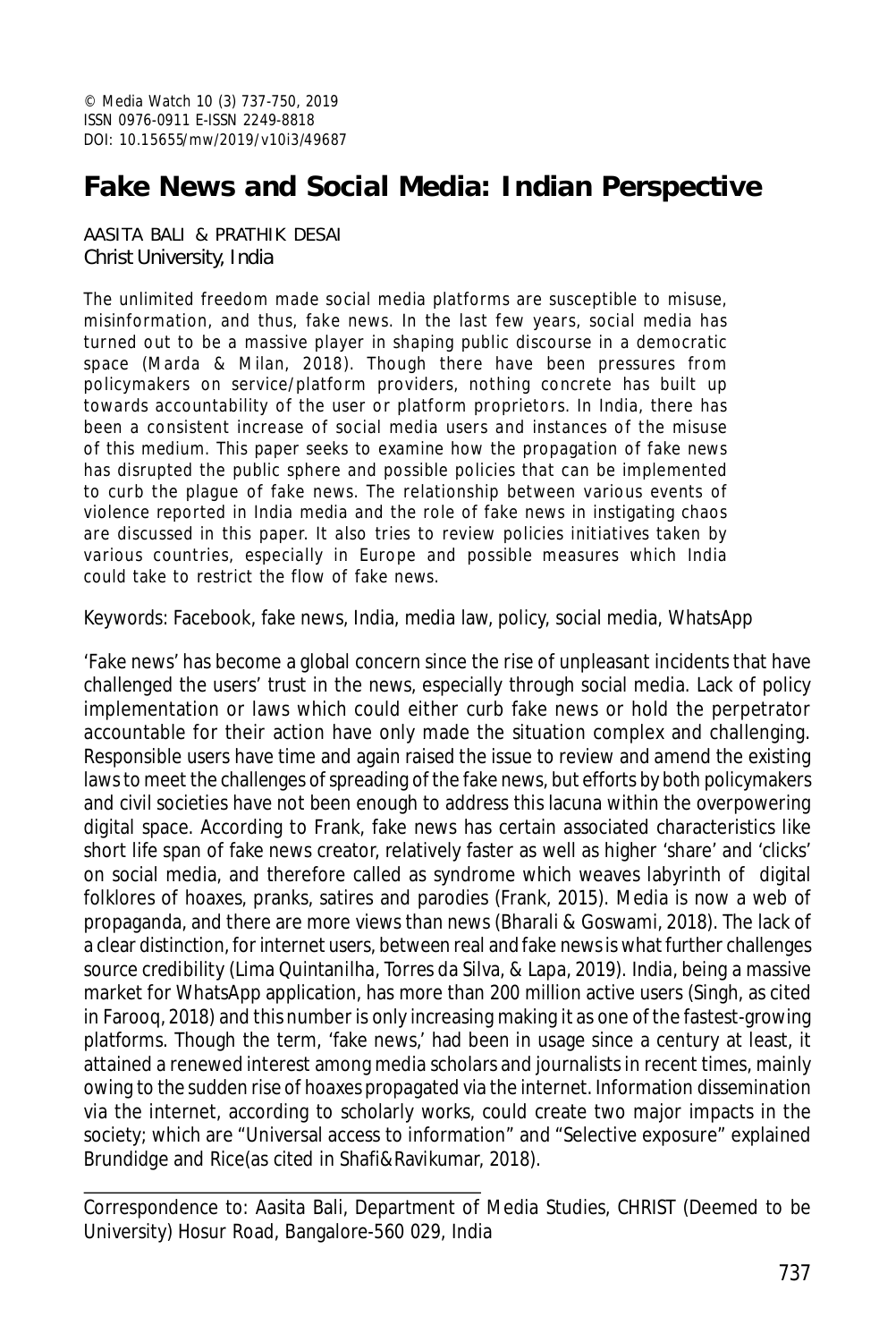A few years ago, 'fake news' was a rarely used term. Today, it has become one of the greatest threats to the existing system of democracy and a hot topic for the debaters. Shashank Atreya, a practicing lawyer, claims that fake news can be defined as 'untrue and unverified news.' 'Untrue' refers to false facts, whereas 'unverified' refers to where the facts might be true, but the numbers and characters are false (S. Atreya, personal communication, September 25, 2018). According to Lazer et al. (2018),

Fake news is fabricated information that mimics news media content in form but not in organizational process or intent. Fake-news outlets, in turn, lack the news media's editorial norms and processes for ensuring the accuracy and credibility of the information. Fake news overlaps with other information disorders, such as misinformation (false or misleading information) and disinformation (false information that is purposely spread to deceive people).

Though there is no one definition for fake news, what makes it a concern is that it allows subjective interpretations of the concept, thus making it difficult to study or allow any policy interventions. Fake news comprises of stories, news, and hoaxes created to misinform deliberately or deceive readers or to push a political agenda. In contemporary times, various media propagate fake news. A newspaper in print media, television in broadcast and internet in digital form propagate fake news. However, due to the changing role of social media in the past few years, it has become a forerunner in the distribution of fake news. Since social media has increasingly gained acceptance among audiences, it plays a huge role in forming public opinions during elections. The trigger point that catapulted fake news on social media was during the last US Presidential election.

During this election, Cambridge Analytica, a political consulting firm, partnered with a researcher from Cambridge University and illegally used the data of 87 million Facebook profiles to work on Trump campaign (Chang, 2018). The purpose of collecting personal data of millions of users was to influence 'swing voters' during the election campaign. Fake news was circulated using Facebook as a platform, for which the social media giant received uncomplimentary publicity. However, whether this fake news affected the voting patterns to alter the election outcome is a question mark. Economists Allcott and Gentzkow (2017), who studied the possible impact of fake news on voting patterns during the 2016 US Presidential election, concluded that fake news on social media was not as influential as it is believed to be. They further suggested that with television remaining the dominant source of political news and information, for fake news to have changed the outcome of the election, a single fake article would need to have had the same persuasive effect as 36 television campaign ads.

In their study, 'Fake News: Credibility, Cultivation Syndrome and the New Age Media, 'Bharali and Goswami (2018) discuss framing as a strategy in story construction and thus reasons why it is important to filter messages to maintain credibility, accountability, and authenticity of journalism. The authors explained how social media plays the role of a grapevine in effecting a series of reactions from the users on social media. 'Trends in the Spread of Fake News in Mass Media' argument by Berduygina, Vladimirova, and Chernyaeva (2019) discuss how emotional triggers often are the cause for spreading/forwarding of message or fake news. The authors examine issues of changing public trust in various news media as sources of information; structures the sources of misinformation and identifies the major motives behind them, and discusses positive and negative outcomes of posting fake news. Gowrah Farooq (2018), in 'Politics of Fake News: How WhatsApp Became a Potent Propaganda Tool in India', discusses how internet and applications have not just made production and dissemination of media easier but have also made distribution of fake news possible among masses and suggest review of the existing laws to match the technological advancements.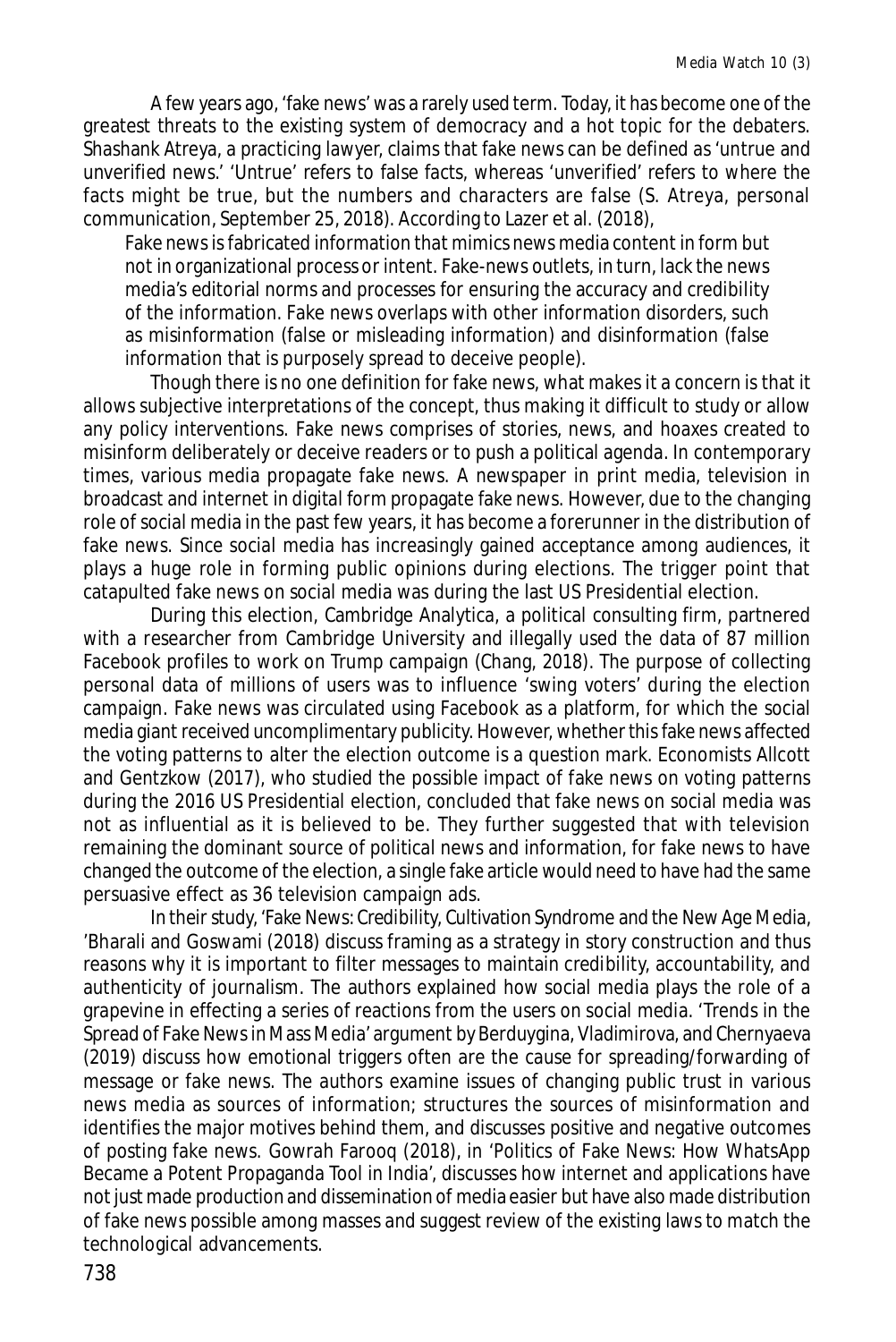Thus while various studies have shown that there is a need to review the policies and find an alternative, they lack the perspective of various existing policies in India and outside, which this paper attempts to probe.

## Social Media as a Public Sphere

The model, in which the social media functions, is highly responsible for how the information on social media affects its audience. Over the years, social media has emerged as a platform where anyone from any place can post absolutely anything at any given point in time. It primarily works on the number of clicks which works as a catalyst in spreading personalized ads which can manipulate and shape public discourse. This model allows a platform to launder one's propaganda in a very subtle way which the audience hardly realize. The leverage over the audience has enabled false information to spread much more rapidly than accurate information. Research conducted by using a data set of one decade at Massachusetts Institute of Technology (MIT), showed how false news and information sell faster than the true one on Twitter. It also showed how rumors tweeted on the social media platform spread rapidly and are retweeted at a faster rate when compared to the true news (Vosoughi, Roy, & Aral, 2018).

Previously, the media worked as a link between information providers and audiences. However, this has changed with the advent of social media where information is not only generated but also propagated. Thus, social media is often accused of shaping public debate and unfairly engineering people's behavior and undermining the democratic process instead of nurturing a healthy public sphere (Marda & Milan, 2018).

Social Media acts as a facilitator of democracy by providing the public with equal access to information and equal opportunities to participate. The public sphere is the nexus between public life and civil society. It is that space of the society where access is guaranteed to all the citizens to engage and discuss the matters of general interest to form a public opinion (Habermas, Lennox, & Lennox, 1964). Evolution of social media and its increasing role as a platform for its users to express their opinions has guaranteed freedom in an unrestricted way. Social media collects information and opinions from all its audiences irrespective of the class they belong to – bourgeois or proletariat – and thus provides a neutral space for all those who are a part of the civil society to discuss any issue of common interest. Since it fulfills the basic pre-requisites of providing space, albeit digitally, for free speech of participants, it becomes a public sphere virtually.

However, how civil society uses social media creates a dilemma if social media is an effective public sphere or merely acts as a chaotic echo chamber for the public reason being, social media has fewer central nodes, gatekeepers or agenda setters than the traditional media. This makes social media susceptible to unverified and misleading content viz. fake news.

### **Fake News in the Indian Context**

Fake news on social media has a massive impact on the opinions of people across the world. In the Indian context, the consequences of spreading fake news have been far from what one could contemplate. According to a report by Indo-Asian News Service (2018),

A significant portion of such messages revolves around the basic idea of nationalism and nation-building. In scenarios like these, where the main idea behind spreading news is related to nationalism, the facts become less important for the users than the emotional desire to bolster their national identity.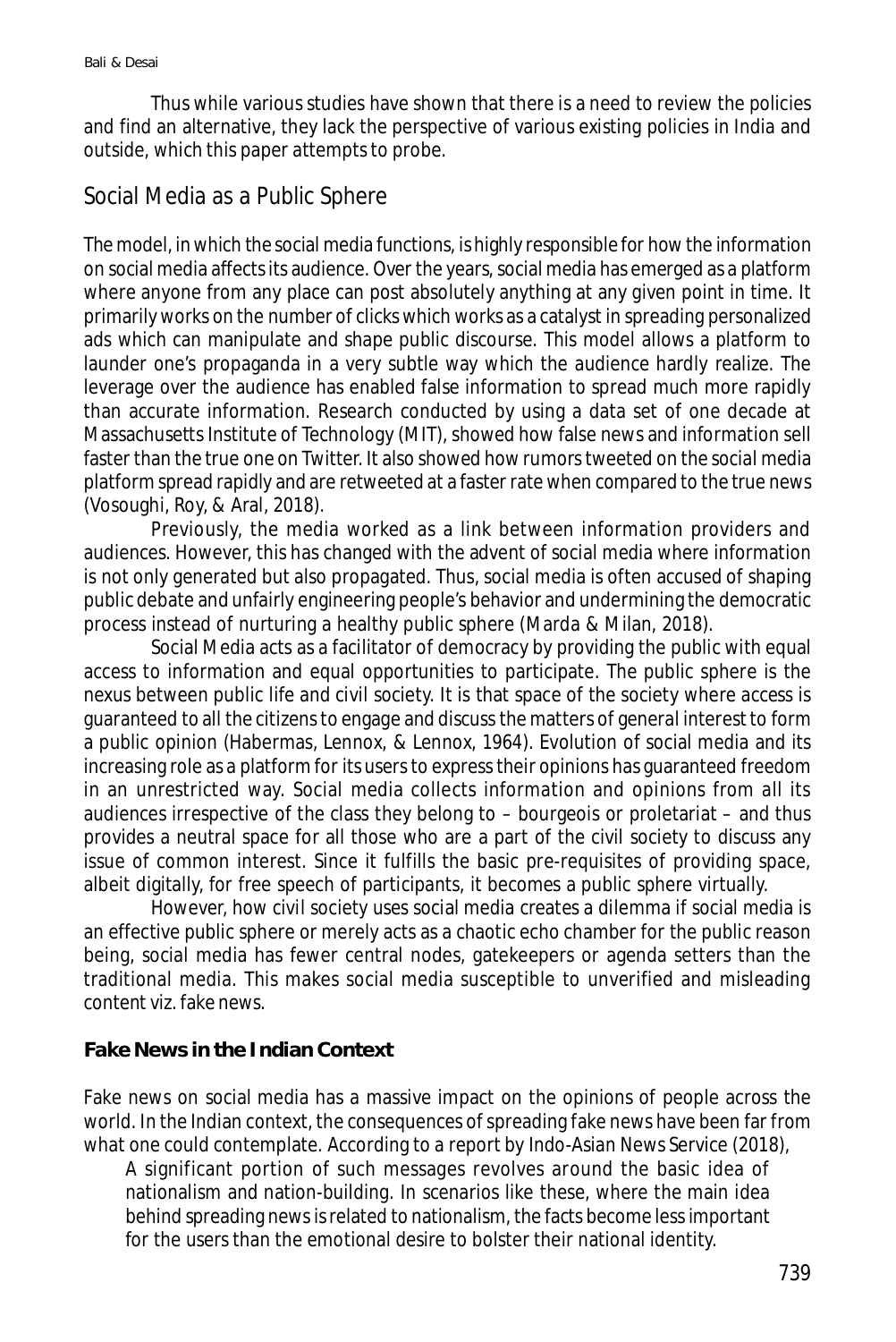Unlike other countries, the prime distributor of fake news in India is WhatsApp, but not other social networking sites like Facebook or Twitter(What's Driving India's Fake News Problem? 2018). WhatsApp, a mobile messaging application, was acquired by the social media giant - Facebook, in 2014 (Rushe, 2014). This social media platform allows its users to share information by forwarding it to other users in various groups and broadcast lists within the same platform which has led to widespread, unchecked distribution of information rarely vetted by users. It has not only misinformed the users on social media but also triggered violence and barbaric killings around the country.

In 2018, PanjuriKachari, a small village in Assam, witnessed one of the most gruesome cases of lynching. The smartphone footage which went viral, showed two bloodsoaked men pleading for their lives, moments later they were dead. These two men who were from Guwahati, capital of the north-eastern state of Assam, were beaten to death by a crazed village mob wielding bamboo sticks, machetes, and rocks, as they were mistaken to be child kidnappers. The case was discussed in various media platform as to how rumors spread on Facebook and WhatsApp in India lead to the death of two people. Around 20 people were victims to cases of lynching in May and June 2018 alone, due to the viral news spread through Facebook and WhatsApp (Agence France-Presse, 2018). At least 18 people were killed as a result of the violence fuelled by the rumors spread on WhatsApp in 2018 (Bassi & Sengupta, 2018).

Outbursts of violence in Shillong due to communal differences between two groups; lynching of two men by an angry mob, who presumed the victims to be cattle thieves in Jharkhand; and death of two persons in Assam after being misunderstood as child lifters by a mob are some instances. These instances resulted in pushing the West Bengal government to work towards implementation of a law. The violence in these places was because of the spread of hatred and misinformation on social media. The proposed legislation of the new law has strict actions in place against individuals or organizations that are responsible for spreading hatred and fake news in society, and for disrupting harmony in a public sphere. Such strict actions include jail sentences to citizens for posting fake news, if such news causes fear or alarm in public (PTI, 2018).

According to a BBC analysis, in the year 2018, at least 32 people were killed in incidents involving rumors spread on social media or messaging apps (What's Driving India's Fake News Problem? 2018). All this called for the government to take some effective actions to curb the spread of misinformation. Following the various cases of lynching witnessed in India, in August 2018, WhatsApp had to start rolling out the five chat limit for forwarding messages to control the spread of fake news (Agarwal, 2018).

## **Regulating Fake News**

Social media platforms, in contrast to the traditional and conventional media outlets, enjoy an unchecked space. Since social media platforms provide a free platform for expression of speech and opinions by its users, therefore, no laws can be practically implemented to restrict the freedom of the users. This makes it almost impossible to eradicate fake news from social media as the flow of information, or the content cannot be entirely restricted. Although, this does not rule out the possibility to regulate the medium/platform.

There have been various regulating methods implemented by different nations, to combat the propagation of fake news. These regulatory mechanisms have been initiated involving multiple stakeholders, which include self-regulation by social media platforms, legal injunction to curb fake news, implementation of the law, and constitutional remedies and independent regulatory bodies.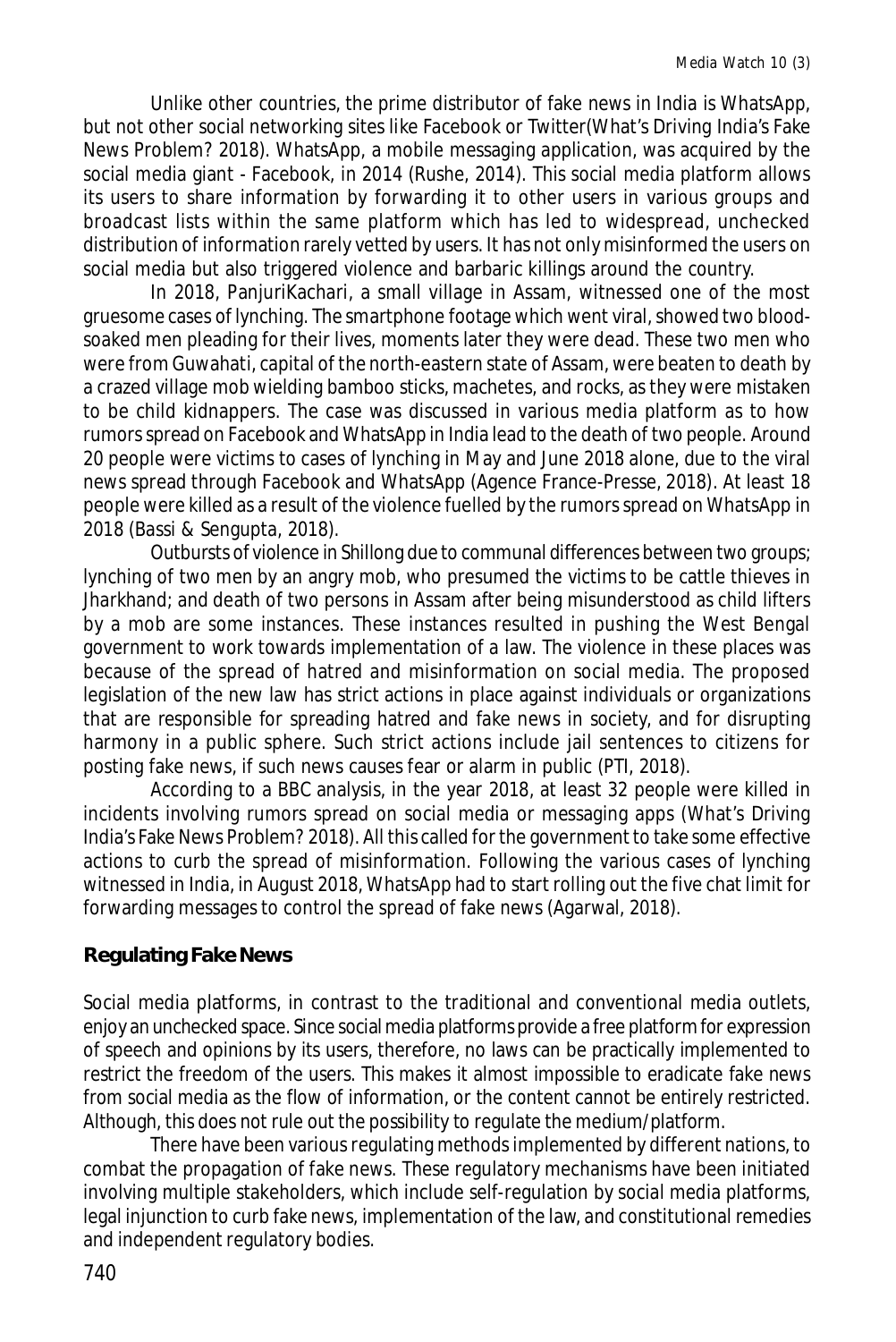## Reality check in USA and India

Various social media platforms like Facebook, Twitter, and WhatsApp have been implementing self-regulatory mechanisms over the last couple of years in response to increasing fake news propagation. The social media giant, Facebook, received much criticism for its role in the propagation of fake news during the US 2016 Presidential Election. The Head of Cybersecurity Policy of Facebook, Nathaniel Gleicher, said in its blog post on November 2018 that it had identified around 30 Facebook accounts and 85 Instagram accounts that may be engaged in coordinated inauthentic behavior and blocked them on US mid-term Election Day because of their suspicious links to Internet Research Agency (Gleicher, 2018). Similarly, in India, ahead of the 2018 Assembly election in Rajasthan, Facebook removed thousands of pages, groups, and accounts involved in coordinated inauthentic behavior in a bid to curb fake news through improved artificial intelligence (Facebook in Race to Curb Fake News, 2018).

Meanwhile, Twitter, which is one of the major influencing social media in the US, identified more than 4,600 accounts and 10 million tweets affiliated with the Internet Research Agency, that played a role in meddling in the US elections, including the US 2016 Presidential elections (Facebook Blocks 115 Accounts Ahead of US Midterm Elections, 2018). In India, WhatsApp is more dominant than Twitter, as a social media platform, has played the role of primary vehicle in the circulation of fake news. It has taken a few steps in the regulation of spreading of fake news under pressure from the Indian government. Recently, it rolled out the five chat limit for each forward message to limit the spread of messages by way of group messages. This step was implemented to act as a speed breaker to effectively handle the menace of rumors and fake news. The five chat limit restricts a person from forwarding a particular message to only five members at once (Agarwal, 2018).

One has to understand that regulatory mechanisms restrict and penalize the perpetrators. Technical measures can only contain the propagation of fake news. However, fake news is not just a technical issue. Instead, it is more of a social problem since the root problem is not technology but the way we use it. Even when WhatsApp rolled out five chat limit, there were loopholes in the process. The restriction only limited forwarding of a message at one time; it could still be circulated by merely editing it or forwarding it to five other people multiple times. Hence, one needs to look at the root cause of this problem to be able to find a sustainable solution.

### **Policy Intervention by Various Nations**

Apart from self-regulatory measures, government intervention is also one of the most common methods implemented by nations around the world to combat fake news. Here, the government is expected to intervene by bringing in a law to restrict the usage or penalize the perpetrators if the information they share on social media platforms does not conform to certain standards. The following segment discusses policy measures taken by some of the countries to regulate fake news and enable vibrancy of the virtual public sphere.

*Italy*: In 2017, lawmakers and regulators in Italy felt a need to introduce new rules for fake news. Since spreading of fake news was highly debated concern during their constitutional referendum campaign, a legislative proposal was submitted in the Senate of the Republic. This proposed law criminalized sharing and posting of 'false, exaggerated or biased' information and imposed fines of up to 5000 Euros. It proposed imprisonment in cases of fake news as grave as inciting violence or crime and obligated the Internet Service Providers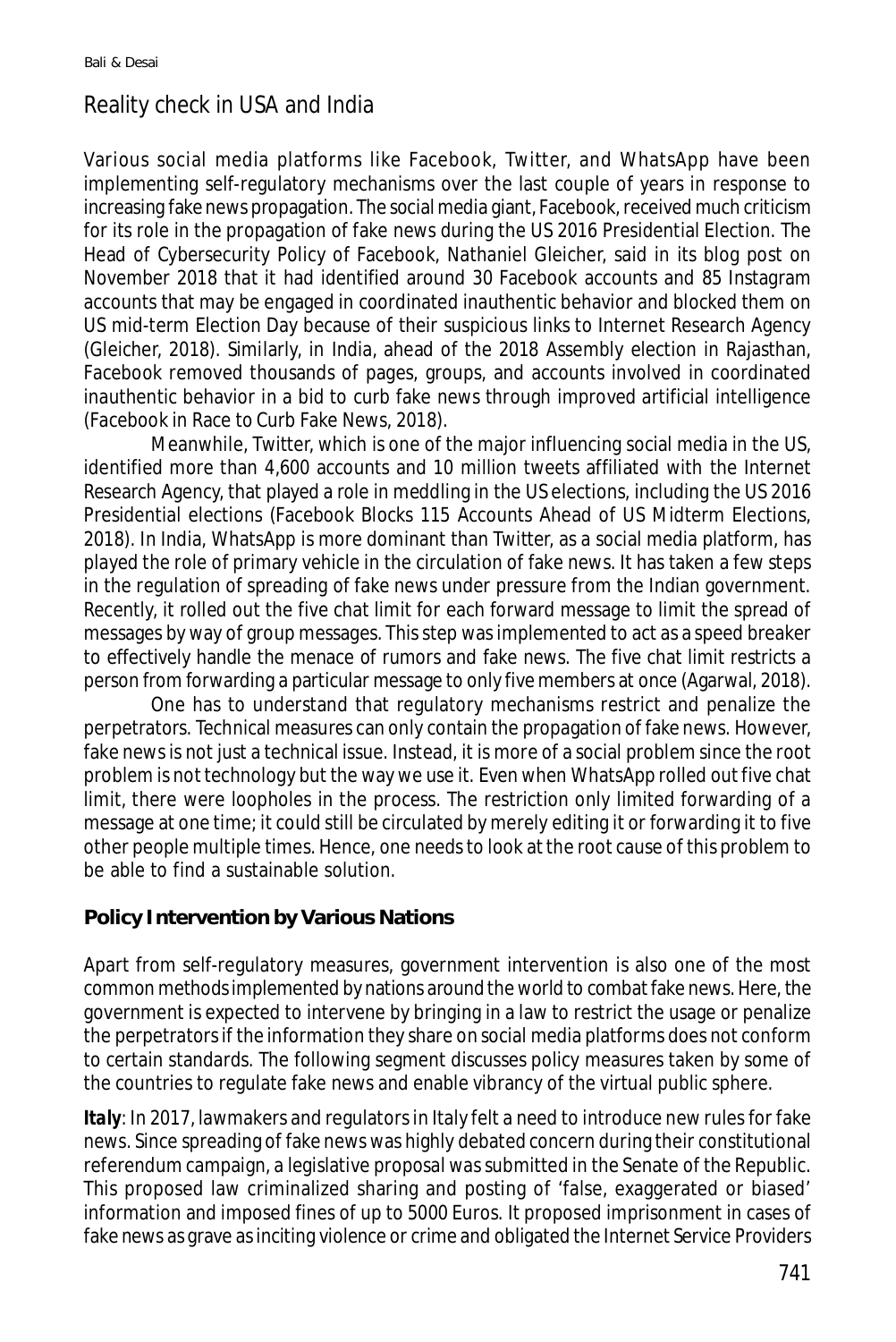(ISP) with a responsibility to monitor their role in regulating the content and in the removal of such news that is not reliable and true (Apa & Bassini, 2017). Part of the law was faced resistance since it used vague terms like 'false or exaggerated or biased' news, which can take a wide range of definitions. Also, the law partly challenged the freedom of expression under their Constitution (Tambini, 2017).

Article 10 of the European Convention on Human Rights (ECHR), 'Freedom of Expression' discusses the right to freedom to hold opinions and to receive and impart information and ideas without interference by public authority. Though the Article gives public a right to express, it also qualifies the right by stating that this freedom of expression can only be exercised subject to certain such formalities, conditions, restrictions or penalties as are prescribed by law. Such qualifications shall be based keeping in mind national security, territorial integrity, public safety, disorder or crime, health or morals, reputation or rights of others, the disclosure of information received in confidence, maintenance of authority and impartiality of the judiciary(Council of Europe, 1970).

*Malaysia*: In the run-up to 2018 Malaysian general elections, the former Prime Minister of Malaysia, Najib Razak, introduced Anti-Fake News Act 2018, after the Billon anti-fake news received the Malaysian King's assent. Under this law, publishers of the content were required to immediately remove the published content if it was suspected to contain fake news (Malaysia's anti-fake news legislation becomes law, is now enforceable, 2018). This Bill would give rise to a conflict in the constitutional rights of people in a democratic nation. Such a law which regulates the people from voicing their opinions is a regressive one. This law introduced by former Prime Minister was also alleged to curtail the free form of political speech. However, the current government in August 2018 attempted to repeal the law quoting that the existing laws relating to communication and media are "sufficient" to tackle fake news in the country (Tan, 2018). Although, the Bill to repeal the existing Anti-Fake News 2018 Bill was passed in the lower house in August, it was later rejected by the Senator (Raj & Su-Lyn, 2018). It is interesting to note that such laws which regulate what the public can opine and speak sets a wrong precedent in a democratic space where people enjoy the right to free speech.

**Germany:** In Germany, the government brought in a law, titled "Netzwerkdurchsetzungsgesetz" (Network Enforcement Act)(NetzDG), which came into effect on January 1, 2018. This law mandates online platforms to remove "obviously illegal" posts within 24 hours or risk fines of up to €50 million (Funke, 2018). Though this law was implemented by the German government to reduce the spread of misinformation, it received much flak. Primarily because when regulation of content happens on social media platforms, it often leads to depreciation of the democracy in place. Such law which blindly restricts the speech of its people, based on specific key-word parameters, can be used as a tool by the government to suppress power, voice and disturb the democratic space in the public sphere. If unchecked, such a move can turn into systematic state-based surveillance and censorship, which could adversely undermine democracy in the nation (Marda & Milan, 2018).

*France*: After Italy introduced a law criminalizing the sharing and posting of 'false, exaggerated or biased' information along with Germany passing legislation to fight back fake news, France also decided to take pro-active steps to deal with the issue of fake news.

French Parliament amended its Constitution in November 2018, at the National Assembly, after being opposed by the Senate twice earlier and passed a law to fight the handling of information. It aimed to check the rapid dissemination of fake news through social networks and foreign media outlets. This law gave particular attention to election campaigns and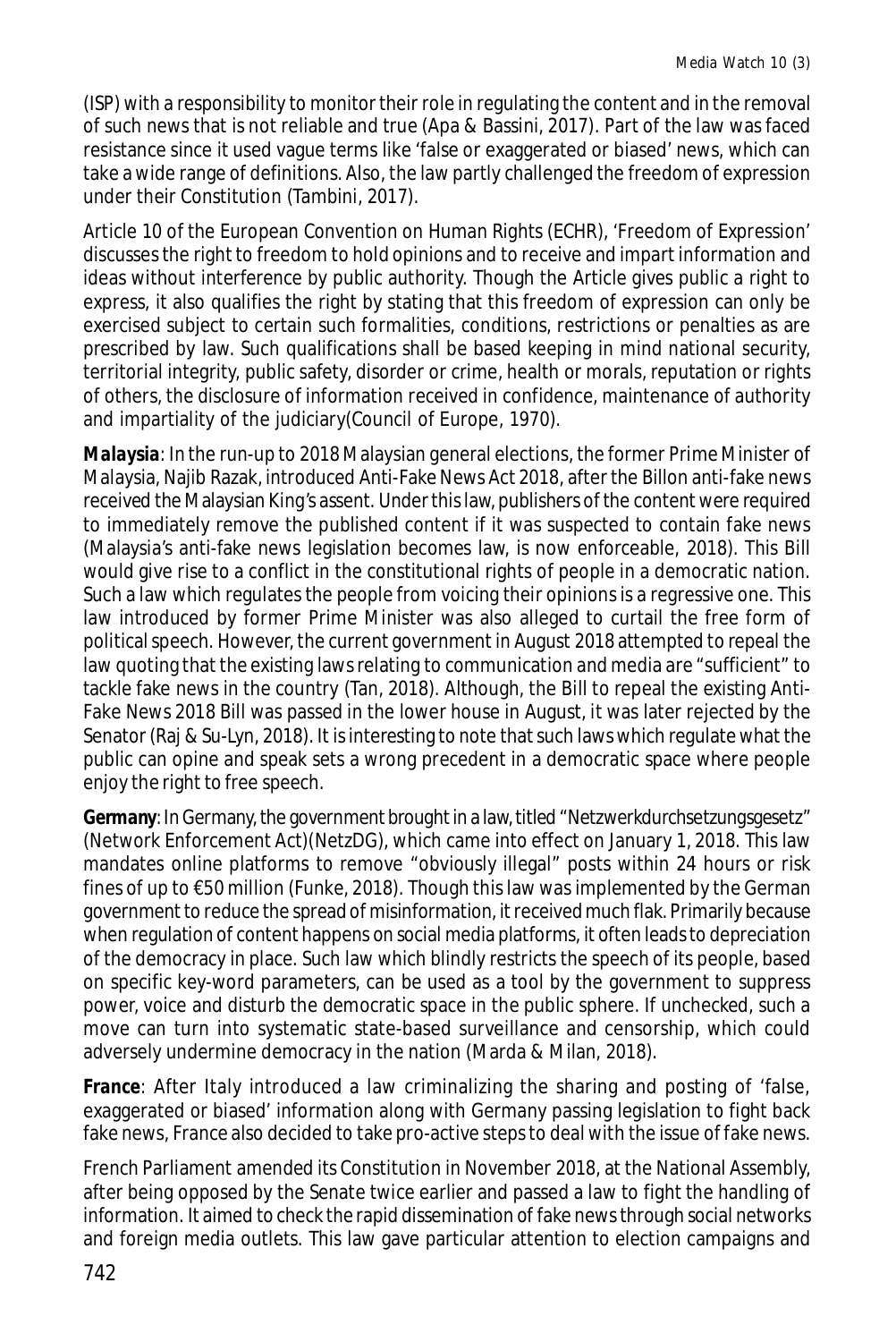attempted to thwart any danger posed by available tools during elections. The law stipulated measures like transparency obligations for digital platforms and the creation of legal injunction for election campaign periods. In compliance with the former measure, digital platforms will now have to publish the name of the author and the amount paid for any of their sponsored content. Under the latter, it would enable an interim judge to swiftly halt the circulation of "fake news<sup>1"</sup> by way of legal injunction. Also, the official law protects the freedom of journalistic work by stating that the text is aimed at deliberate attempts to manipulate information (French Gouvernement, 2018). Critics argue that the controversial law could jeopardize democracy and act as censorship. Also, the Russian media heavily criticized this law, saying it could be used to target Russian media outlets (Fiorentino, 2018).

### **Social Media, Fake News, and Chaos**

With the largest Whatsapp market in the world, and a place where users forward more content than anywhere else, India has a unique challenge while tackling the issue of fake news through social media applications like WhatsApp.

Concerns have been raised in India regarding the liability of the WhatsApp group administrators, citing instances where the administrators of WhatsApp groups were arrested. In a joint order issued by District Magistrate and Senior Superintendent of Police of Varanasi (2017), stated that an FIR could be filed against the group administrators if any factually incorrect, rumor or misleading information was circulated on a social media group. The response from State Cyber Crime of Maharashtra (2018) mentioned the challenge police faced in terms of keeping a watch on WhatsApp content since the platform is end-toend encrypted. Holding WhatsApp group administrators liable for a crime done by another person is unconstitutional and a plain misuse of criminal law. Circulating a mysterious message intended to create ill-will or enmity is a cognizable and non-bailable offense under Sec. 505 of the Indian Penal Code (Singh, 2018). Holding group admins liable for failing to regulate fake news and hate speech by deleting such posts from WhatsApp is impractical since there are other legal implications. If the admin deletes such content, it would mean destroying evidence, which is punishable under Sec. 204 of IPC (Alexander, 2018).

In addition to these measures, a Delhi High Court judgment clarified that holding administrators responsible for content someone else had posted was illogical. In the judgment, the court said that "…to make an administrator of an online platform liable for defamation would be like making the manufacturer of the newsprint on which defamatory statements are published liable for defamation" (Ashish Bhalla vs. Suresh Chaudhary,& Others, 2016).

## Role of Investigating Agencies, Citizens and Police

One of the most underrated steps towards forming policies to curb fake news is the role played by the citizens. They form a significant chunk of the audience who are susceptible to misinformation and fake news. Investigating agencies and Police also can complement and enhance the role played by the civil society in controlling the spreading of fake news.

Viral news is defined as networked news stories that spread online mostly through social media in a much faster and wider manner than other news stories (Al-Rawi, 2019). The sharing and re-sharing of videos on social sites, blogs e-mail, and other means have given rise to the phenomenon of viral videos—videos that become popular through internet sharing (Broxton, Interian, Vaver, &Wattenhofer, 2013). These viral videos often comprise babies staring into the screen, extreme sports videos, and cat videos, and so on.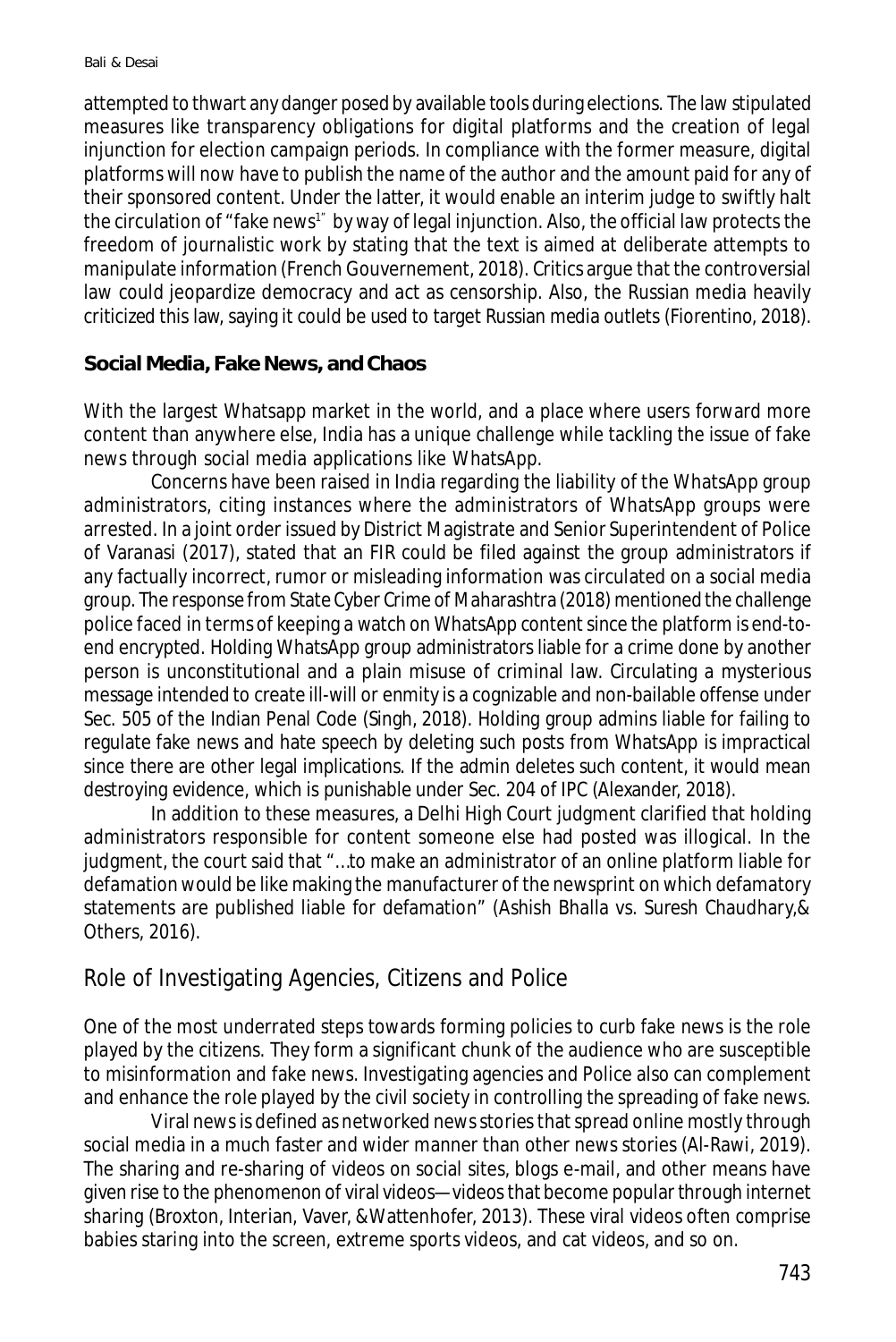In a world dominated by social media applications like WhatsApp, a message forwarding capability is a crucial feature. While some messages might be neutrally providing information, others can be harmful. When users exploit this feature of message forwarding haphazardly to forward a message without realizing its implications, it leads to viral forwarding. A typical viral forward that incites incidents of violence in the form of mob lynching often contains harmful, and often untrue, information that can mislead the reader.

In March 2018, a district in the Telangana state of India, named JogulambaGadwal, fell prey to viral forwards on WhatsApp. These forwards carried fake photographs of villagers of that district being depicted as organ harvesters and child kidnappers. As part of these forwards, many videos were circulated to advise the villagers to hide at sundown. The terrified villagers imposed curfews, and as a result, streets fell silent after dark. As the village started falling into a frenzy, several innocents suspected of being abductors were mobbed and assaulted**.** Amid all the chaotic occurrences, police approached the villagers with a method that could cater to bringing effective awareness in them. Since the people, being dealt with, were digitally illiterate, adoption of traditional methods appeared to be the most sensible option in bring awareness about something as modern as WhatsApp and social media. The localized problem was countered by the police using 'Janapadam' which translates to people's path. As a part of this move, police started educating the villagers about misinformation. By incorporating the art of folklore, an immediate connection was established with the local people. This form of folklore involved storytelling with the local people performing short skits, usually belonging to lower communities. These skits typically featured one man and two women who would sit together and narrate a story which would end with a message promoting digital literacy. These skits would range from a few minutes to a few hours. This move by the police witnessed broader reach and acceptance among the local communities because of their audience-targeted approach (Singh V., 2019).

In July 2018, the Uttar Pradesh decided on setting up 'Digital Armies' comprised of prominent residents along with ex-servicemen, teachers, doctors, advocates, and journalists. WhatsApp groups will be formed to keep a vigil on inflammatory posts, rumormongering, and cases of lynching. By way of the initiative, all the police stations in the state will manage these WhatsApp groups. The 'digital volunteers' will share with the police various information, rumors, photographs, and videos, of their respective areas, that qualify as fake news on the social media and at the same time, disseminate correct information among the locals to curb the spread of rumors. This initiative was in the wake of the Central government's directions to take effective steps to stop the spread of rumors and fake news (PTI, 2018). This move can bring in and place the civic society at the helm of steps required to be undertaken in the fight against fake news propagation.

## **Provisions of Information Technology Act, 2000**

Section 69 (1) of the Information Technology Act, 2000 relate to how the Controller can extend decryption of information facilities to any agency for intercepting any information transmitted through any computer resource. The person-in-charge of the computer resource shall, when called upon by any agency directed under Section 69 (1), extend all facilities and technical assistance to decrypt the information. Any person who fails to assist the agency referred to in Section 69 (2) shall be punished with imprisonment for a term which may extend to seven years.

Section 79 of the Act, provides for cases when the Network service providers or intermediaries are not held liable. This provision of law is precisely for the removal of doubts and thus declares that no person providing any service as a network service provider/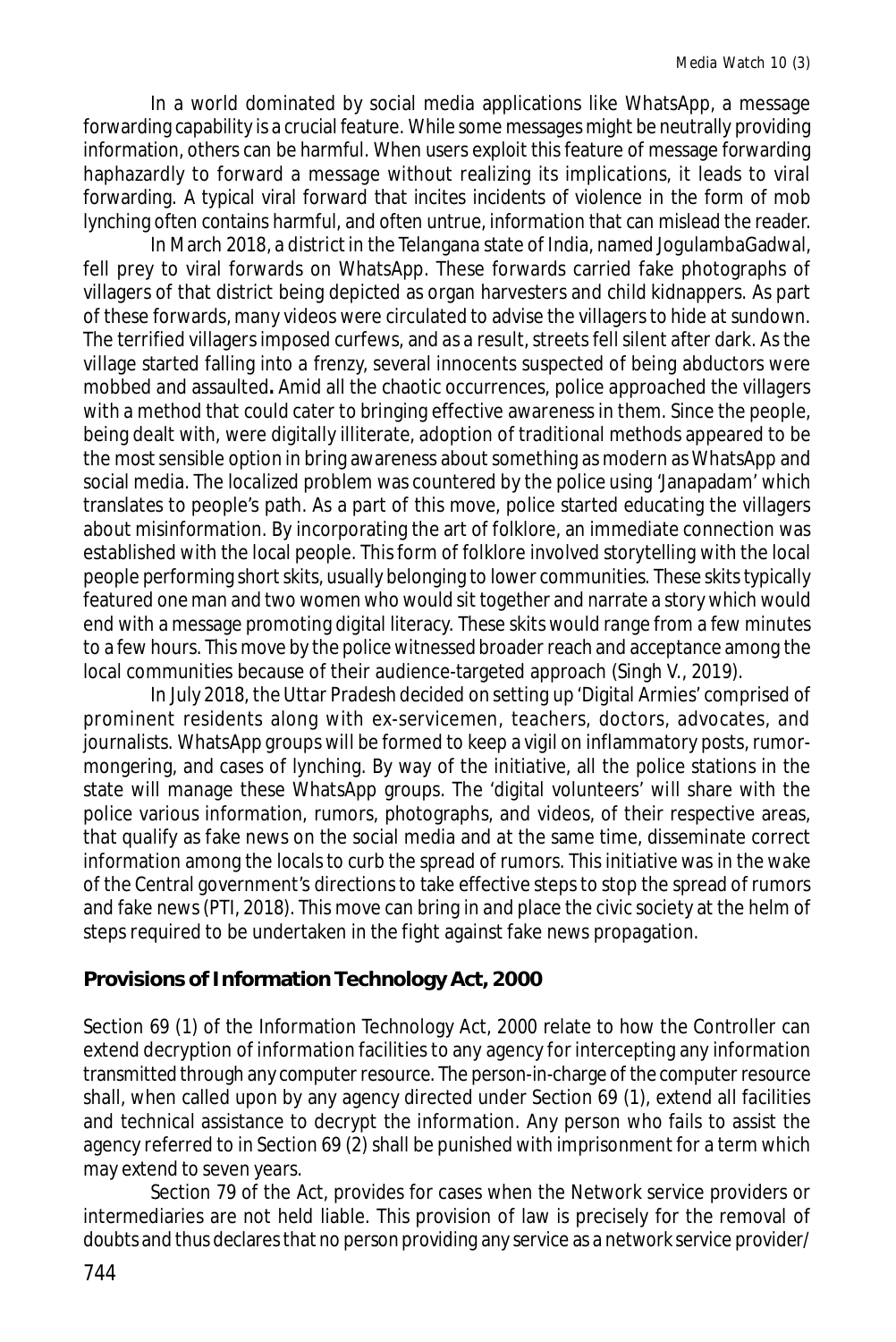intermediary shall be liable under this Act, rules or regulations made thereunder for any third party information or data made available by him. This provision comes into play is if he proves that the offense or contravention was committed without his knowledge or that he had exercised all due diligence to prevent the commission of such offense or contravention. Also, new proposed changes under Section 79 require the online platforms to deploy technology-based automated tools or appropriate mechanisms to proactively identify or remove or disable access to illegal information or content.

In September 2018, Gauba Committee, a team reporting to government on menacing instances of fake news leading to cases of lynching came up with a recommendation. The Committee, headed by the home secretary of India, Rajiv Gauba, recommended that India heads of the global internet and social media giants should face criminal proceedings if their platforms are used to propagate fake news or campaigns that incite violence that leads to riots and cases of lynching (Doval, 2018). In June, Gauba urged the representatives of Google and Facebook to take appropriate measures to filter fake and explosive content.

The inter-ministerial committee added that if social networks are used to peddle information that contravenes Sections 69 and 79 of the Information Technology Act, 2000, it has to be addressed in a time-bound manner. Even the central government appeared to have taken steps in drafting new guidelines to make the social media platforms bound to respond to complaints about fake news in a few hours (PTI, 2018). The problem that looms this recommendation is the question of who decides which content is suspicious and needs to be pulled down. Again, here, the involvement of government as overseeing body of the committee's recommendations brings in the possibility of a conflict of interests while drawing a line separating the suspicious content. Even though, government delegates the responsibility of censoring the content to private social media corporations, the problem of where to draw a line persists. Media corporations need to have a sufficient understanding of how social media algorithms function in detecting the keywords in the content and identifying them as suspicious to overcome this problem.

### **Protection of Right to Freedom of Speech and Expression**

In India, Article 19 (1) (a) of the constitution provides for the protection of the human right to freedom of speech and expression. Hence, any attempt to suppress the voice of people in a public sphere behind the garb of an Anti-Fake News Bill will lead to a situation of a constitutional violation. One has to have a better understanding of the role of government in curbing the propagation of fake news to make sure that even the softest of voices are heard. Also, improperly implemented laws cause redundancy of existing provisions. Article 19 (2) of Indian Constitution, already provides that nothing shall affect the operation of any existing law, or prevent the State from making any law, in so far as such law imposes reasonable restrictions on the exercise of the right conferred by Article 19 (1). Such restriction shall be in the interests of the sovereignty and integrity of India, the security of the State, friendly relations with foreign States, public order, decency or morality, or about contempt of court, defamation or incitement to an offense.

Even the Human Rights Watch of Germany, denounced the law introduced by the country, as it was inconsistent with the country's obligation to respect free speech. The Human Rights Watch quoted that it became complicated for a social media company to decide which content was suspicious since it involved the usage of a nuanced understanding of context and culture. Also, there was no provision of a judicial remedy to a person, should his right to free speech be illegally violated by one of these social media corporate(Germany: Flawed Social Media Law, 2018).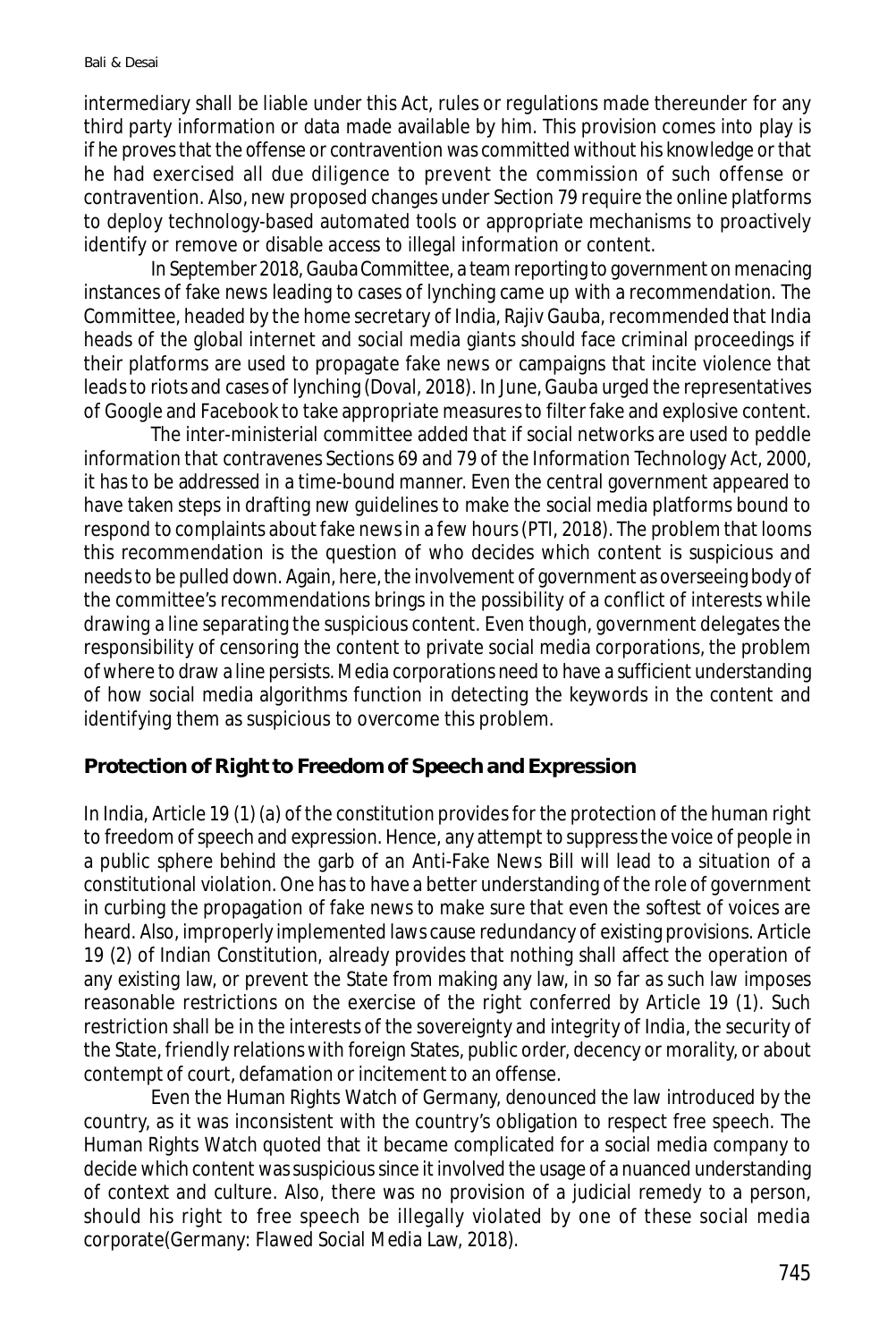## Regulatory Body

One more mechanism in pursuit of fixing the fake news plague is the establishment of the Digital News Publishers Association (DNPA), a regulating body. DNPA is an establishment initiated by ten leading media companies in India in response to increasing pressure from Information and Broadcasting (I&B) Ministry to foster digital space in the country. Along with self-regulatory steps, it even welcomed the idea to work together with the government and other similar associations. This regulatory body for digital media was initiated in line with Press Council of India (PCI) for print and the News Broadcasters Association (NBA) for television news, to come up with a cleansed digital information network.

However, there is one major problem with this initiative, though it says that the organization is open to any online news publisher and that the board will clear all the membership applications, one look at the current founding team give speaks a different story. The very purpose here looks defeated since all its founder members are either television or print media companies for whom; digital news platform forms a small part of their operations. This scenario raises many doubts about the effectiveness of the organization since it might give rise to a conflict of interests. The very issue of the propagation of fake news in the digital space comes back to haunt us if the players of the digital space like Scroll, The Print, The Wire, Inc42, Medianama, and many like these are left out of the founders' community. These new-age media companies seem to be steering away from the association. Pahwa, founder of Medianama, in an email response, admitted differences in opinions as a reason for not showing interest in being a part of such a selfregulatory body. He added that such a self-regulatory body leads to unnecessary restriction by the government on freedom of speech, which is already restricted under Article 19(2) of the Indian constitution. He further suggested that each publication must be responsible for its published content. So, DNPA will have to prove how it is different from its counterpart: News Broadcasting Standards Authority (NBSA), to be effective and clear skepticism around its reliability. NBSA, which was established to check broadcast media companies, received much flak a few years ago for being ineffective in addressing many complaints regarding fake news (Anupam, 2018).

## Challenges in Implementation

News audience has become vulnerable to fake news due to their naivety towards the threats it poses. Audiences show more interest towards extensive consumption of social media platforms citing the power of their fundamental rights and claiming democratic participation. However, there is little importance given to the awareness of regulating content on social media. Social media feeds on the trust of the civil society by harnessing the public emotions of the participants and persuading them into sharing specific content (Tambini, 2017). When Italy came up with rules to criminalize sharing and posting of 'false, exaggerated or biased' information by imposing fines and bringing in imprisonment provisions, it attracted criticism for redundancy and challenging the Freedom of Expression under their Constitution. Germany too, earned its share of criticism, when it mandated online platforms to remove "obviously illegal" posts within 24 hours to avoid levy of exorbitant fines. Similarly, the Malaysian government also attempted to repeal the existing Anti-Fake News 2018 Bill to safeguard the democratic space where people enjoy a right to free speech. France faced backlash for its move, which was argued as a threat to democracy and censorship to foreign media outlets.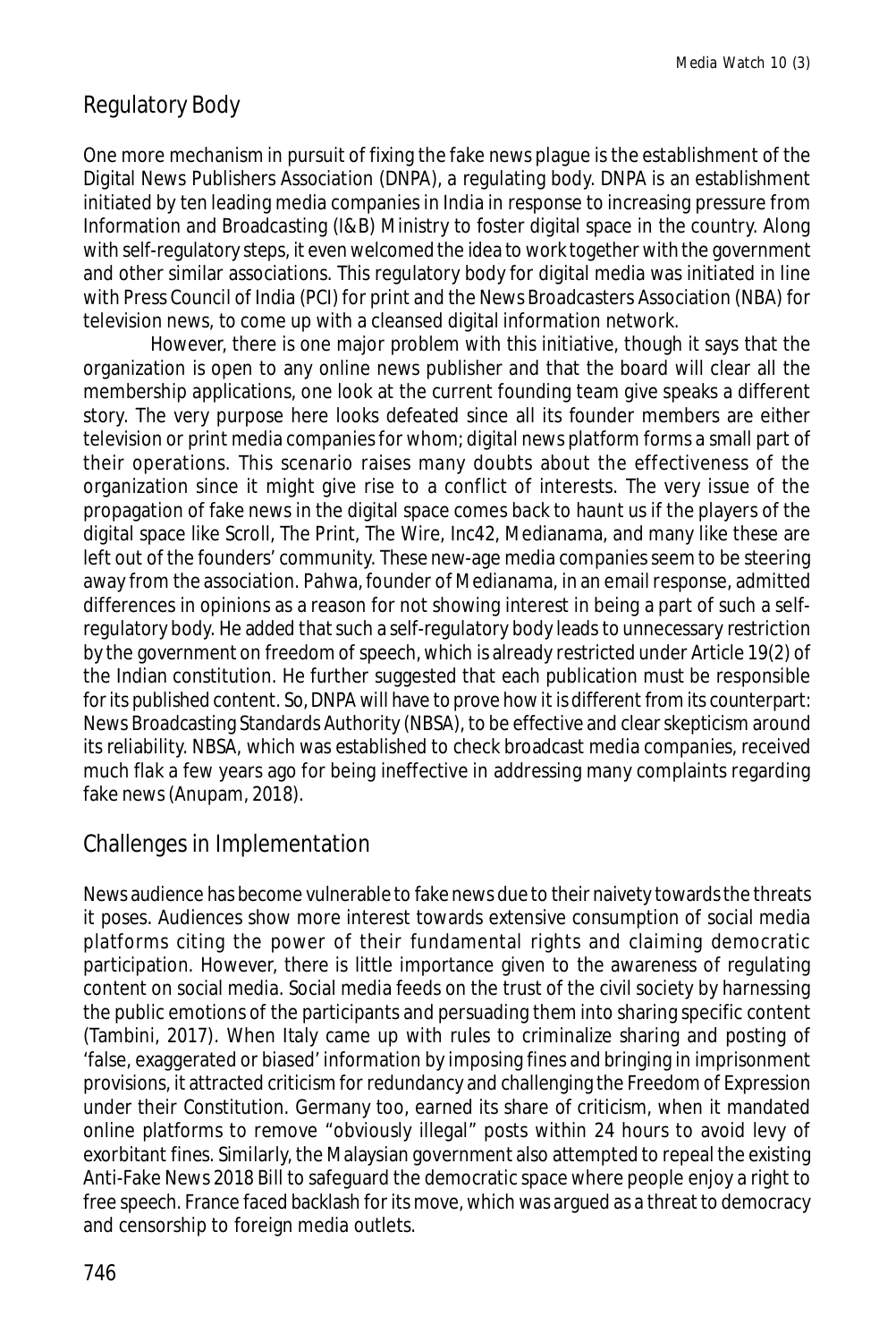However, India can learn lessons from criticism the countries mentioned above faced in the implementation of policies in their countries. One can understand that the policies required to regulate content are highly sensitive. Therefore public voice and their rights are to be considered with care before implementing any policy that intends to regulate content. India can incorporate one of the following strategies, where importance is given to spreading awareness among stakeholders instead of regulating content and violating the constitutional provisions.

#### **Awareness—An Alternative**

One of the most significant factors leading to a broader consumption of fake news among users is their limited ability to differentiate facts from opinions. Lack of aptitude of the audience to verify the news shared on social media before consuming is leading them to consume potentially false information. To enable them to do so would require a concrete measure in terms of enhancing their media literacy.

Media or News literacy has been one of the most promising solutions recommended by many experts around the world. In a seminar held by Education Writers Association in New Orleans (2018), speakers were of a consensus that schools need to teach their students how to separate false news from the credible ones since news literacy could act as a vaccine against fake news (Stringer, 2018). According to a survey conducted among children of age 10 to 18 years by the Common Sense Media in 2017, 44% of the surveyed children felt that they could differentiate fake stories from the real ones. Although, around 31% of kids who shared a news story on social media, later found out that the shared story was wrong or inaccurate (Robb, 2017). The initiative also needs to be backed by the ability to understand the relationship between news and ownership patterns to evaluate the information based on its source credibility.

In India, awareness campaigns have been released by service providers to alert users about the consequences of fake news and why it is important to be self-aware before forwarding any message. In December 2018, WhatsApp rolled out three ad films as a part of their strategy to fight back circulation of fake news ahead of general elections these campaigns asked the users to check the integrity of the information they receive on forward messages, before sharing it to others.

Purpose of any news is to make people aware of what is happening around and allow people to have a common ground to converse to constitute a dynamic public sphere. Social media, with its reach, popularity, and instantaneity, is a potent tool for communication development if used. Otherwise, it could also become a double-edged sword. Fake News has become a menace which could only be curbed when collective efforts are made from individual to policy level.

**note:** <sup>1</sup>Fake news is defined as per the criteria set in 1881 law on the freedom of the press.

### **References**

- Agarwal, S. (2018, July 21). *WhatsApp to limit message forwarding to five chats in India.* Retrieved December 09, 2018, from The Economic Times: https:// economictimes.indiatimes.com/tech/internet/whatsapp-to-limit-messageforwarding-to-five-chats-in-india/articleshow/65063188.cms
- Agence France-Presse [AFP]. (2018, July 14). *Death by 'fake news': social media-fuelled lynchings shock India - The Siasat Daily English*. Retrieved December 5, 2018, from Dailyhunt: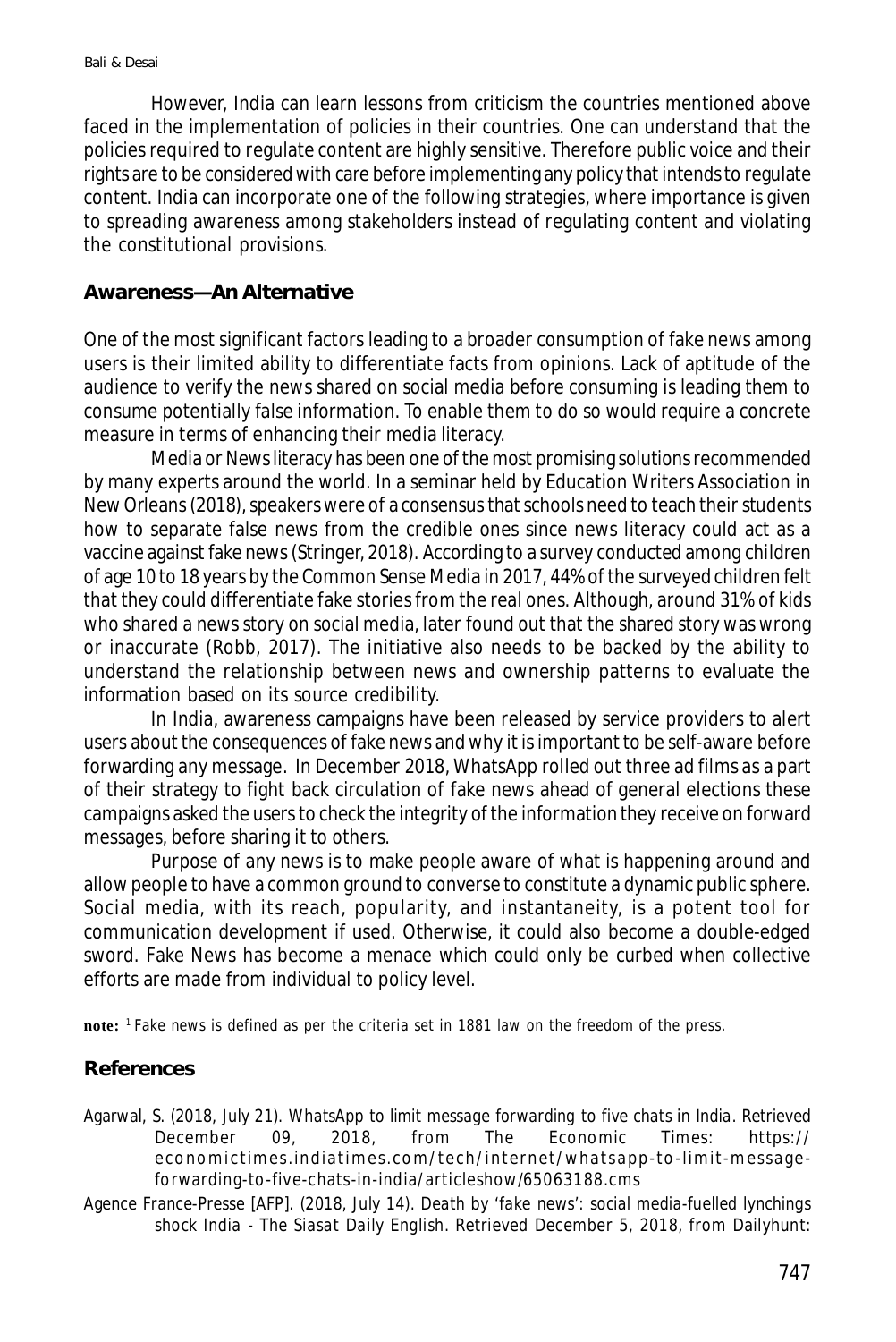https://m.daily hunt.in/news/india /english/the+sia sa t+daily +english-epapersiaseten/death+by+fake+news+social+media+fuelled+lynchings+shock+indianewsid-92331145

- Alexander, S. (2018, July 14). *Can WhatsApp Admins be Jailed For Fake & Hate Messages? A Fact File | | BOOM.* Retrieved February 10, 2019, from Boom Live: https://www.boomlive.in/ can-whatsapp-admins-be-jailed-for-fake-hate-messages-a-factfile/
- Allcott, H., & Gentzkow, M. (2017, February). Social Media and Fake News in the 2016 Election. *Journal of Economic Perspectives*, 211–236. Retrieved December 01, 2018
- Al-Rawi, A. (2019). Viral News on Social Media. *Digital Journalism*, 63-79.
- Anupam, S. (2018, September 26). *Leading Media Companies Form DNPA To Curb Fake News, But Digital-Only Media Stays Away From It.* Retrieved from Inc42 Media: https://inc42.com/ buzz/leading-media-companies-form-dnpa-to-curb-fake-news-but-digital-onlymedia-stays-away-from-it/
- Apa, E.., & Bassini, M. (2017, February 07). *Italy Legislative proposal on fake news.* Retrieved from IRIS Merlin: https://merlin.obs.coe.int/iris/2017/5/article27.en.html
- Ashish Bhalla vs. Suresh Chaudhary and Others (Delhi High Court November 29, 2016).
- Atreya, S. (2018, September 25). Social Media and Fake News. (P. Desai, Interviewer)
- Bassi, S., & Sengupta, J. (2018, July 08). *Lynchings sparked by WhatsApp child-kidnap rumours sweep across India*. Retrieved December 05, 2018, from CBCnews: https://www.cbc.ca/ news/world/india-child-kidnap-abduction-video-rumours-killings-1.4737041
- Berduygina, O. N., Vladimirova, T. N., & Chernyaeva, E. V. (2019). Trends in the Spread of Fake News in Mass Media. *Media Watch*, 122-132.
- Bharali, B., & Goswami, A. L. (2018). Fake News: Credibility, Cultivation Syndrome, and New Age Media. *Media Watch*, 118-130.
- Broxton, T., Interian, Y., Vaver, J., &Wattenhofer, M. (2013, April). Catching a viral video. Journal of Intelligent Information Systems, 241-259.
- Chang, A. (2018, May 2). *The Facebook and Cambridge Analytica scandal explained with a simple diagram*. Retrieved December 01, 2018, from Vox: https://www.vox.com/policy-andpolitics/2018/3/23/17151916/facebook-cambridge-analytica-trump-diagram
- Council of Europe. (1970, September 21). European Convention on Human Rights.
- Doval, P. (2018, September 01). India heads of IT giants may face criminal charges over fake news. *The Times of India*. Retrieved December 18, 2018
- *Facebook Blocks 115 Accounts Ahead of US Midterm Elections.* (2018, November 06). Retrieved December 09, 2018, from Fox 40: https://fox40.com/2018/11/06/facebook-blocks-115 accounts-ahead-of-us-midterm-elections/
- Facebook in the race to curb fake news. (2018, November 23). *The Hindu*, p. 11. Retrieved December 11, 2018
- Farooq, G. (2018). Politics of Fake News: How WhatsApp Became a Potent Propaganda Tool in India. Media Watch, 106-117.
- Fiorentino, M.-R. (2018, November 22). *France passes controversial 'fake news' law.* Retrieved February 02, 2019, from Euronews: https://www.euronews.com/2018/11/22/francepasses-co ntroversial-fake-news-law
- Frank, R. (2015). Caveat Lector: Fake News as Folklore. *The Journal of American Folklore*, 315-332.
- French Gouvernement. (2018). *Combating the manipulation of information.*
- Funke, D., (2018, July 25). Here's what the world is doing to tackle fake news. India can learn. *The Print*. Retrieved December 10, 2018, from https://theprint.in/opinion/ heres-what-the-world-is-doing-to-tackle-fake-news-india-can-learn/88195/
- *Germany: Flawed Social Media Law.* (2018, February 14). Retrieved December 19, 2018, from Human Rights Watch: https://www.hrw.org/news/2018/02/14/germany-flawedso cial-m edia -law
- Gleicher, N. (2018). *Election Update.* Facebook Newsroom.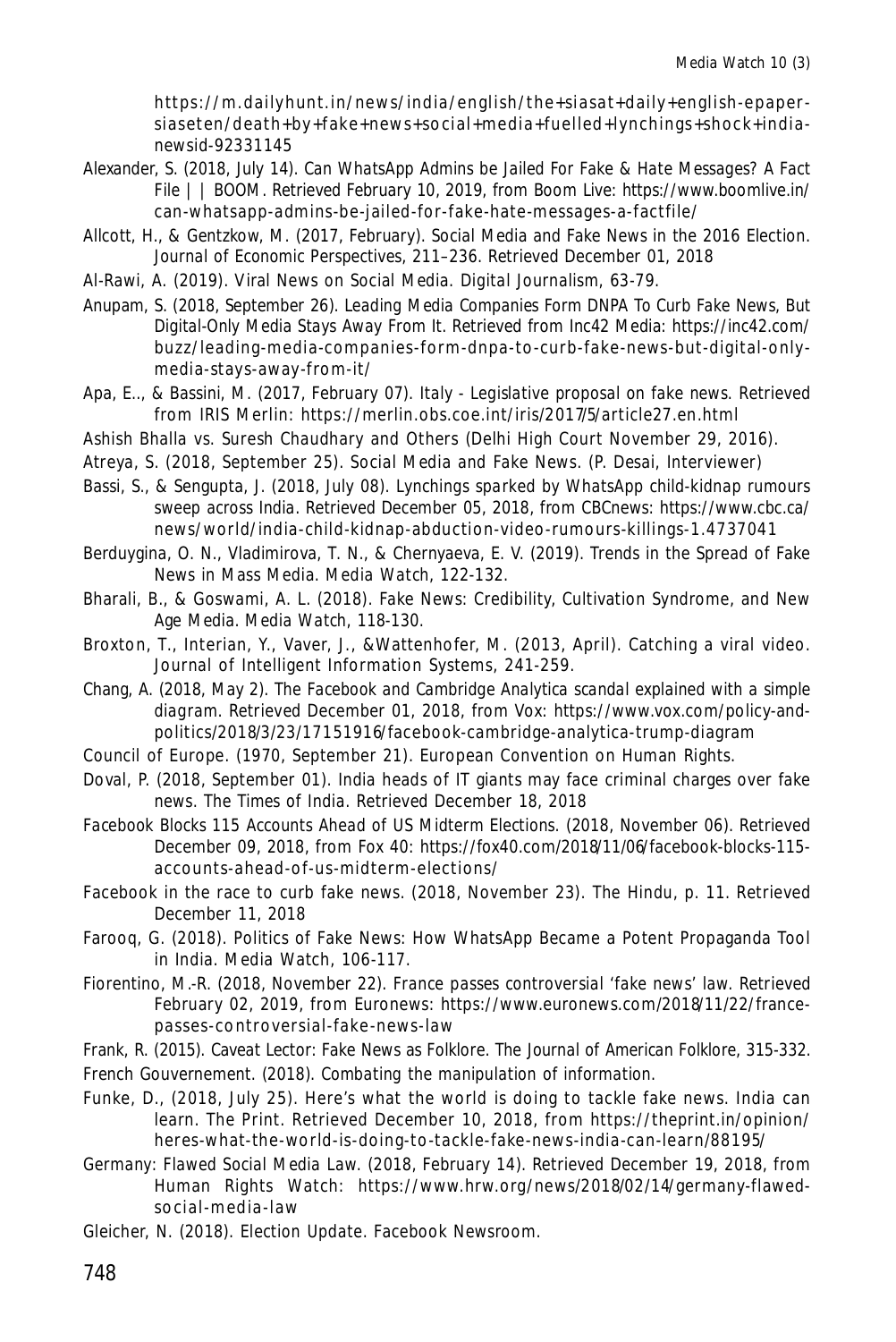- Habermas, J., Lennox, S., & Lennox, F. (1964). The Public Sphere: An Encyclopedia Article (1964). *New German Critique*, 49-55.
- Indo-Asian News Service. (2018, November 12). *Fake News Spreading In India Due To "Rising Tide Of Nationalism": Report.* Retrieved December 12, 2018, from NDTV: https:// www.ndtv.com/india-news/beyond-fake-news-bbc-fake-news-in-india-spreadingdue-to-rising-tide-of-nationalism-1946038
- Lazer, D., Baum, M., Benkler, Y., Berinsky, A., Greenhill, K., Menczer, F., . . . Nyhan, B. (2018, March 09). The science of fake news. *Science*, pp. 1094-1096.
- Lima Quintanilha, T., Torres da Silva, M., & Lapa, T. (2019). Fake news and its impact on trust in the news. Using the Portuguese case to establish lines of differentiation. *Communication & Society*, 17-33.
- *Malaysia's anti-fake news legislation becomes law, is now enforceable.* (2018, April 11). Retrieved from The Straits Times: https://www.straitstimes.com/asia/se-asia/malaysiasanti-fake-news-legislation-becomes-la w-is-now-enforceable
- Marda, V., & Milan, S. (2018). Wisdom of the Crowd: Multistakeholder Perspectives on the Fake News Debate. *Internet Policy Review series, Annenberg School of Communication*.
- Press Trust of India [PTI]. (2018, June 15). West Bengal government plans new law to tackle fake news on social media. *The Indian Express*. Retrieved December 19, 2018, from The Indian Express News: https://indianexpress.com/article/india/west-bengalplans-new-law-to-tackle-fake-news-on-social-media-5218445/
- PTI. (2018, August 29). *Government mulls action against India heads of social media on failure to check fake news.* Retrieved January 06, 2019, from The Economic Times: https:// economictimes.indiatimes.com/news/politics-and-nation/government-mullsaction-against-india-heads-of-social-media-on-failure-to-check-fake-news/ articleshow/65597519.cms
- PTI. (2018, July 23). U.P. police to set up 'Digital Armies.' *The Hindu*.
- PTI. (2018, December 03). *WhatsApp rolls out TV campaign in India to tackle fake news.* Retrieved December 19, 2018, from A Livemint News Web site: https://www.livemint.com/ Co mpa nies/QU7LWGc Hf0 m49 uiBqDRzlN/WhatsApp-ro lls-out-TV-c ampaign-in-India-to-tackle-fake-news.html
- Raj, R., & Su-Lyn, B. (2018, September 12). *With historic rejection of Anti-Fake News Act repeal, Senator wants law improved | Malay Mail*. Retrieved January 20, 2019, from Malaysia | Malay Mail: https://www.malaymail.com/news/malaysia/2018/09/12/withhistoric-rejection-of-anti-fake-news-act-repeal-senator-wants-law-impr/167 1785
- Robb, M. (2017, March 07). *Our New Research Shows Where Kids Get Their News and How They Feel About It.* Retrieved from Common Sense Media: https:// www.co mm onsensemedia.org/blo g/our-new-resea rc h-shows-where-kids-gettheir-news-and-how-they-feel-about-it
- Rushe, D. (2014, February 20). *WhatsApp: Facebook acquires messaging service in \$19bn deal.* Retrieved from The Guardian Web site: https://www.theguardian.com/technology/ 2014/feb/19/facebook-buys-whatsapp-16bn-deal
- Shafi, S., & Ravikumar, M. (2018). Dynamics of Fake News Dissemination: A Case Study in the Indian context. *Media Watch*, 131-140.
- Singh, A. (2018). Circulating messages intended to create ill-will. (Alexander, Interviewer)
- Singh, V. (2019, January 09). *An ancient story-telling technique is helping cops fight fake news in India.* Retrieved from Quartz India: https://qz.com/india/1518770/indian-cops-fightwhatsapp-fake-news-with-ancient-story-telling/
- Stringer, K. (2018, March 12). *Push for Media Literacy Takes on Urgency Amid Rising of 'Fake News.'* Retrieved January 08, 2019, from Education Writers Association: https:// www.ewa.org/blog-educated-reporter/push-media-literacy-takes-urgency-amidrise-fake-news